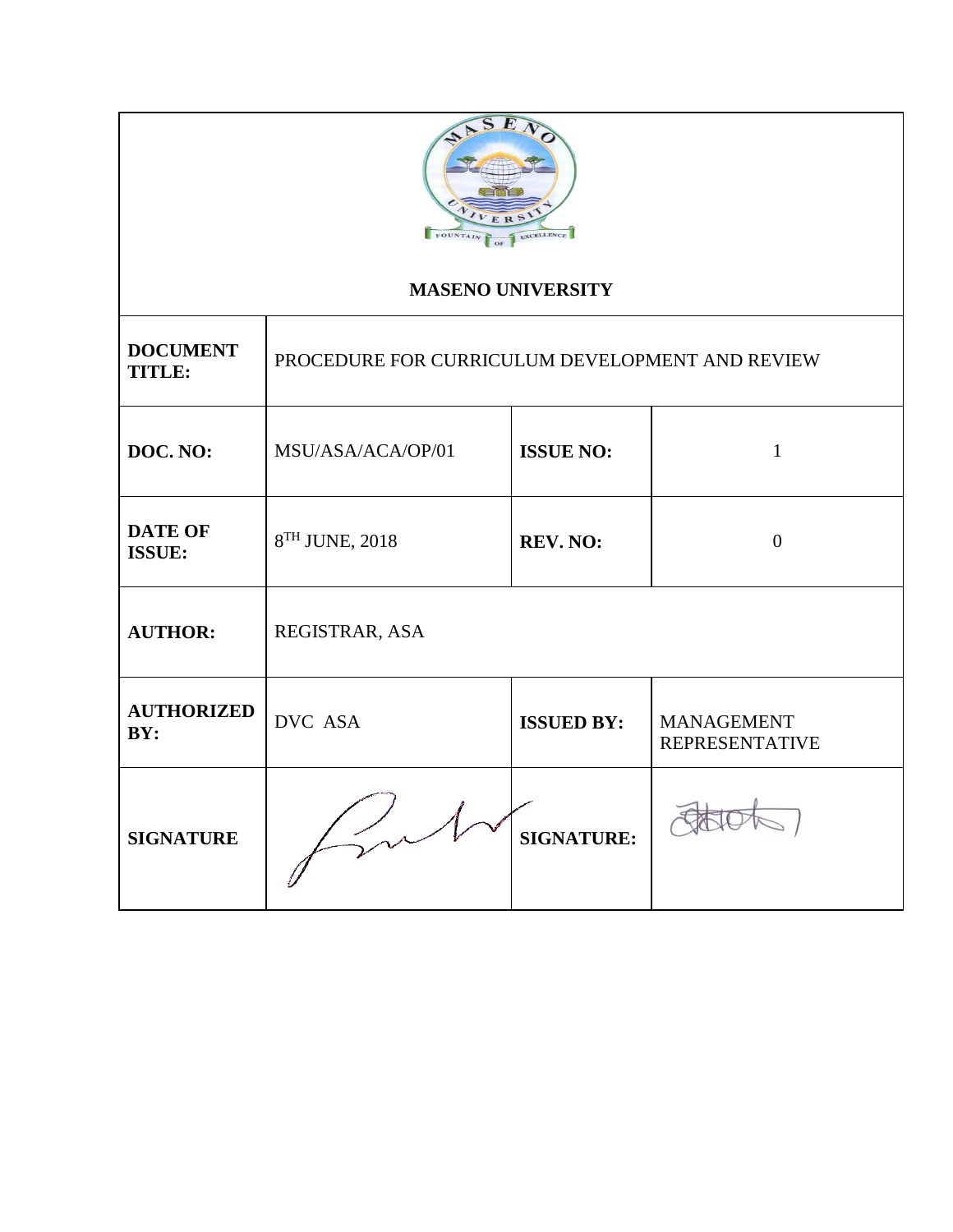| <b>DOCUMENT TITILE</b> | PROCEDURE FOR CURRICULUM DEVELOPMENT &<br><b>REVIEW</b> |                  |  |
|------------------------|---------------------------------------------------------|------------------|--|
| DOC. NO:               | MSU/ASA/ACA/OP/01                                       | <b>ISSUE NO:</b> |  |
| <b>DATE OF ISSUE</b>   | $8TH$ JUNE, 2018                                        | <b>REV. NO:</b>  |  |

# **0.1 DOCUMENT CHANGES**

| #  | <b>Date</b>                                       |                | <b>Details of Change</b>                                                                      | <b>Authorization</b> |
|----|---------------------------------------------------|----------------|-----------------------------------------------------------------------------------------------|----------------------|
|    | $(dd{\text{-}\!\!\,\text{mm-}}\text{\small{yy}})$ | Page           | Clause/sub clause                                                                             | Title                |
| 1. | 08/06/2018                                        | $\mathbf{1}$   | Inclusion of Author, Title and issuance by<br>MR on cover page                                | <b>DVC ASA</b>       |
| 2. | 08/06/2018                                        | $\overline{2}$ | Clause 0.2 reviewed to state the procedure<br>shall be available on the University<br>website | <b>DVC ASA</b>       |
| 3. | 08/06/2018                                        | $\overline{2}$ | 0.1 Inclusion of page and title columns in<br>document change table                           | <b>DVC ASA</b>       |
| 4. | 08/06/2018                                        | $2 - 5$        | Rearrangement of clauses as a result of<br>omission of title that was previously<br>clause 1  | <b>DVC ASA</b>       |
| 5. | 08/06/2018                                        | $\overline{2}$ | 1.0 omission of title.                                                                        | <b>DVC ASA</b>       |
| 6. | 08/06/2018                                        | $\overline{3}$ | 3.1 and 3.8 Reference to ISO 9001:2015<br>Standard and MSU/VC/MR/OP/01                        | <b>DVC ASA</b>       |
| 7. | 08/06/2018                                        | $\overline{2}$ | Omission of title hence purpose becomes<br>clause 1.0                                         | <b>DVC ASA</b>       |
| 8. | 08/06/2018                                        | All            | Change of font type and size                                                                  | <b>DVC ASA</b>       |

## **0.2 DOCUMENT DISTRIBUTION**

Documents shall be available on the Maseno University website for authorized users

## **1.0 PURPOSE:**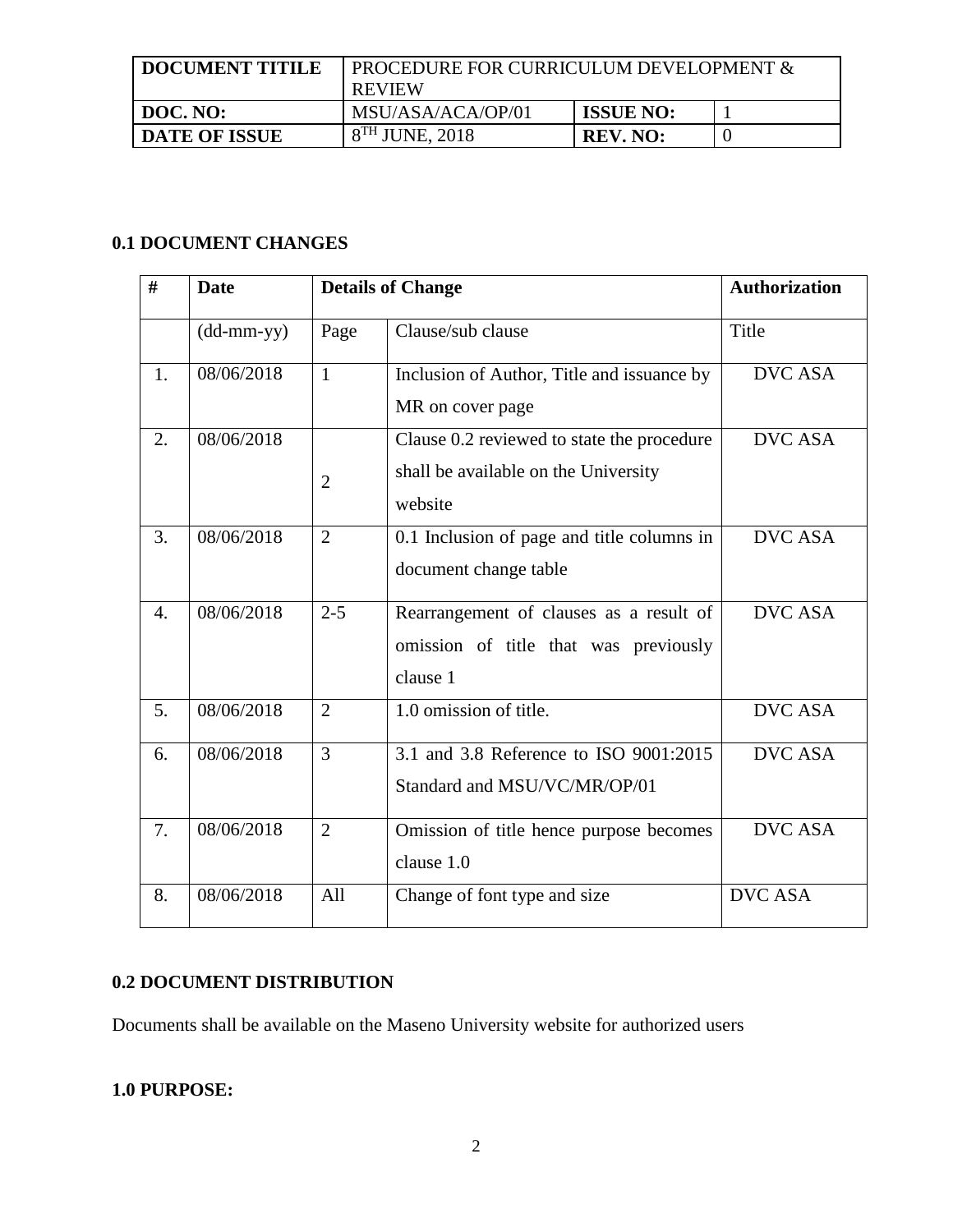| <b>DOCUMENT TITILE</b> | PROCEDURE FOR CURRICULUM DEVELOPMENT &<br><b>REVIEW</b> |                  |  |
|------------------------|---------------------------------------------------------|------------------|--|
| DOC. NO:               | MSU/ASA/ACA/OP/01                                       | <b>ISSUE NO:</b> |  |
| <b>DATE OF ISSUE</b>   | $8^{TH}$ JUNE, 2018                                     | <b>REV. NO:</b>  |  |

To ensure that there is an efficient, effectiveness and timelines in the development and review of academic programmes within Maseno University.

#### **2.0 SCOPE:**

This procedure covers effective curriculum Development and review of all academic

programmes.

### **3.0 REFERENCES**

- 3.1 ISO 9001: 2015 Quality Management System Requirements
- 3.2 Maseno University Quality Manual
- 3.3 Commission for University Education Standards and Guidelines
- 3.4 University Strategic Plan
- 3.5 University Calendar
- 3.6 Maseno University Statutes 2013 (Revised 2018)
- 3.7 Professional Bodies Guidelines
- 3.8 MSU/VC/MR/OP/01

## **4.0 TERMS AND DEFINITIONS / ABBREVIATIONS**

- 4.1 **Curriculum: -** The academic content of a given course or programme
- 4.2 **Deans Committee: -** Academic Committee of Senate.
- 4.3 **School Board: -** Academic committee of all faculty members.
- 4.4 **Course** Series of Lectures in pursuit of units of particular programmes
- 4.5 **CUE** Commission for University Education
- 4.6 **DCB** Departmental Curriculum Board
- 4.7 **HODs** Heads /Chairpersons of Academic Departments

## **5.0 PRINCIPAL RESPONSIBILITY**

Deans of Schools and Registrar, ASA shall be responsible for the effective implementation of this procedure.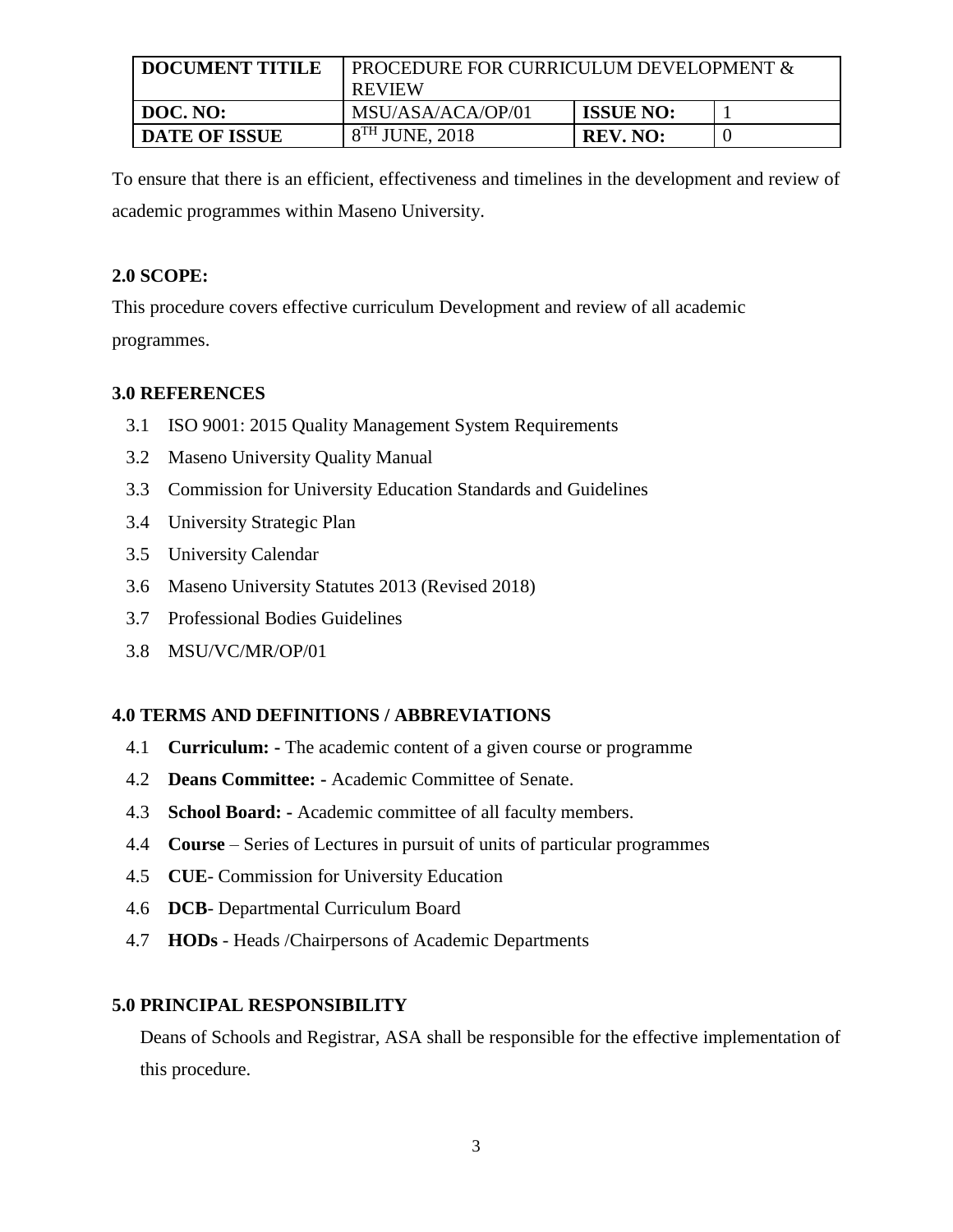| <b>DOCUMENT TITILE</b> | PROCEDURE FOR CURRICULUM DEVELOPMENT &<br><b>REVIEW</b> |                  |  |
|------------------------|---------------------------------------------------------|------------------|--|
| DOC. NO:               | MSU/ASA/ACA/OP/01                                       | <b>ISSUE NO:</b> |  |
| <b>DATE OF ISSUE</b>   | $8TH$ JUNE, 2018                                        | REV. NO:         |  |

#### **6.0 METHOD**

#### 6.1 **Development of Curriculum**

- 6.1.1 HODs shall initiate Needs assessment to determine necessity for introduction of new programmes.
- 6.1.2 Upon identification of the need to develop curriculum, the HODs in consultation with the respective Deans shall form a Departmental Curriculum Board (DCB)
- 6.1.3 The DCB shall prepare a Needs Assessment Report and Present to the School board.
- 6.1.4 The DCB shall develop prototype curriculum from the Needs Assessment Report in line with CUE guidelines.
- 6.1.5 The DCB shall hold discussions with a panel of experts and other relevant stakeholders.
- 6.1.6 The DCB shall present the prototype curriculum to School Board for discussion and recommendation to Deans Committee for approval.
- 6.1.7 Upon recommendations by School board the Dean shall table the prototype curriculum in Deans Committee.
- 6.1.8 Upon approval by Senate the DVC ASA shall ensure the approved curriculum is forwarded to CUE in line with their guidelines for curriculum development.
- 6.1.9 In the event of disapproval, the curriculum shall be referred back with recommendations for consideration before resubmission.

#### **6.2 Review of Curriculum**

- 6.2.1 HODs shall initiate Needs assessment to determine necessity for review of existing curriculum every four years or as need be.
- 6.2.2 Upon identification of the need to review, the HODs in consultation with the respective Deans shall form a Departmental Curriculum Board (DCB)
- 6.2.3 The DCB shall prepare a Needs Assessment Report and Present to the School board.
- 6.2.4 The DCB shall review curriculum from the Needs Assessment Report in line with